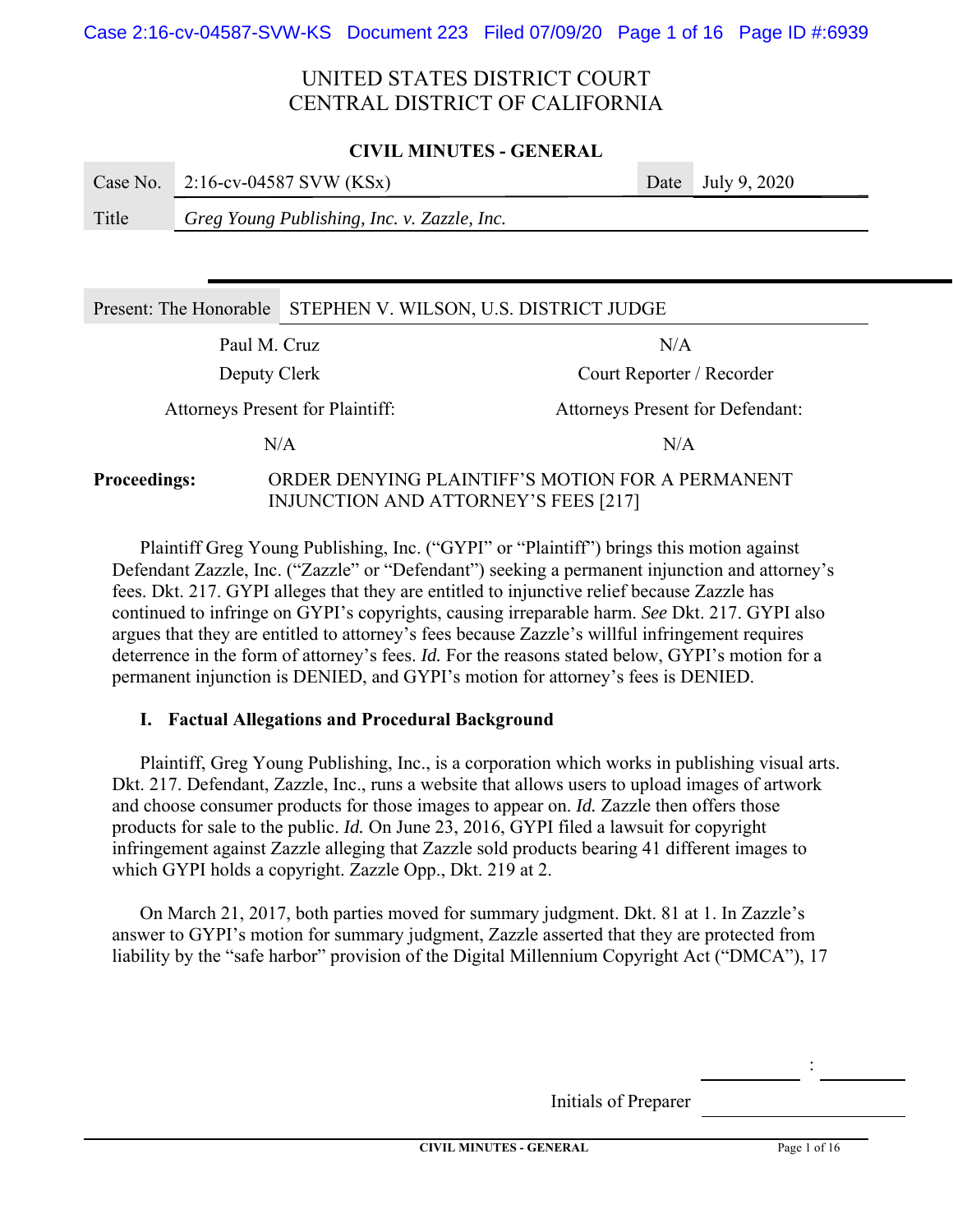### **CIVIL MINUTES - GENERAL**

|       | Case No. $2:16$ -cv-04587 SVW (KSx)         | Date July 9, 2020 |
|-------|---------------------------------------------|-------------------|
| Title | Greg Young Publishing, Inc. v. Zazzle, Inc. |                   |

U.S.C. § 512(c). *Id.* The "safe harbor" provision of the DMCA protects service providers from liability for infringing works stored on a "system or network" that the provider controls, so long as the provider does not have actual knowledge that the works are infringing or they act expeditiously to remove those works. 17 U.S.C. § 512(c). On May 1, 2017, this Court granted in part and denied in part both parties' summary judgment motions. *Id.* at 10. The Court held at summary judgment that Zazzle was not protected from liability under 17 U.S.C. § 512(c) but allowed Zazzle to invoke the safe harbor provision "to the extent GYPI seeks to impose liability based solely on the unauthorized display of copyrighted images on Zazzle's website." *Id.*

On August 8–9, 2017 a jury trial was held in this Court. Dkt. 219 at 2. On August 9, 2017 the jury awarded GYPI \$460,800 in statutory damages. *Id.* Pursuant to 17 U.S.C. § 504(c)(1)–(2), a copyright owner may recover statutory damages below \$30,000 for non-willful infringement or statutory damages greater than \$30,000 if it finds that the infringement was willful. *Id.* The jury awarded damages individually based on each instance of infringement, with awards ranging from \$200 to \$66,800. Dkt. 219 at 2. The jury did not explicitly find that the infringement was willful, but the jury awarded less than \$30,000 for four instances of infringement and greater than \$30,000 for five instances of infringement. *Id.* at 2–3. During the trial, GYPI did not challenge Zazzle's DMCA defense for "display-only" images. Dkt. 219 at 6–7. As a result, the jury only found that infringement had occurred with regard to images that were sold (not displayed) by Zazzle. Dkt. 219 at 1.

Zazzle moved pursuant to Rule 50 and Rule 59 for renewed judgement as a matter of law on the question of whether there was willful infringement for the five images for which the jury awarded greater than \$30,000. Dkt. 158 at 1. This Court granted Zazzle's motion, finding that there was no willful infringement, and remitted the individual award to a maximum of \$30,000 per infringement. *See* Dkt. 158. GYPI then moved for a permanent injunction, which this Court initially granted. Dkt. 160. The Court then reconsidered the motion and denied GYPI's request for a permanent injunction. Dkt. 182.

On November 13, 2017 GYPI filed a motion for attorney's fees and costs. Dkt. 164. On March 21, 2018, this Court denied GYPI's request for attorney's fees and costs, finding that GYPI did not achieve complete success in the action, that Zazzle was objectively reasonable and not frivolous throughout the litigation, that neither party was motivated by bad faith, and that

Initials of Preparer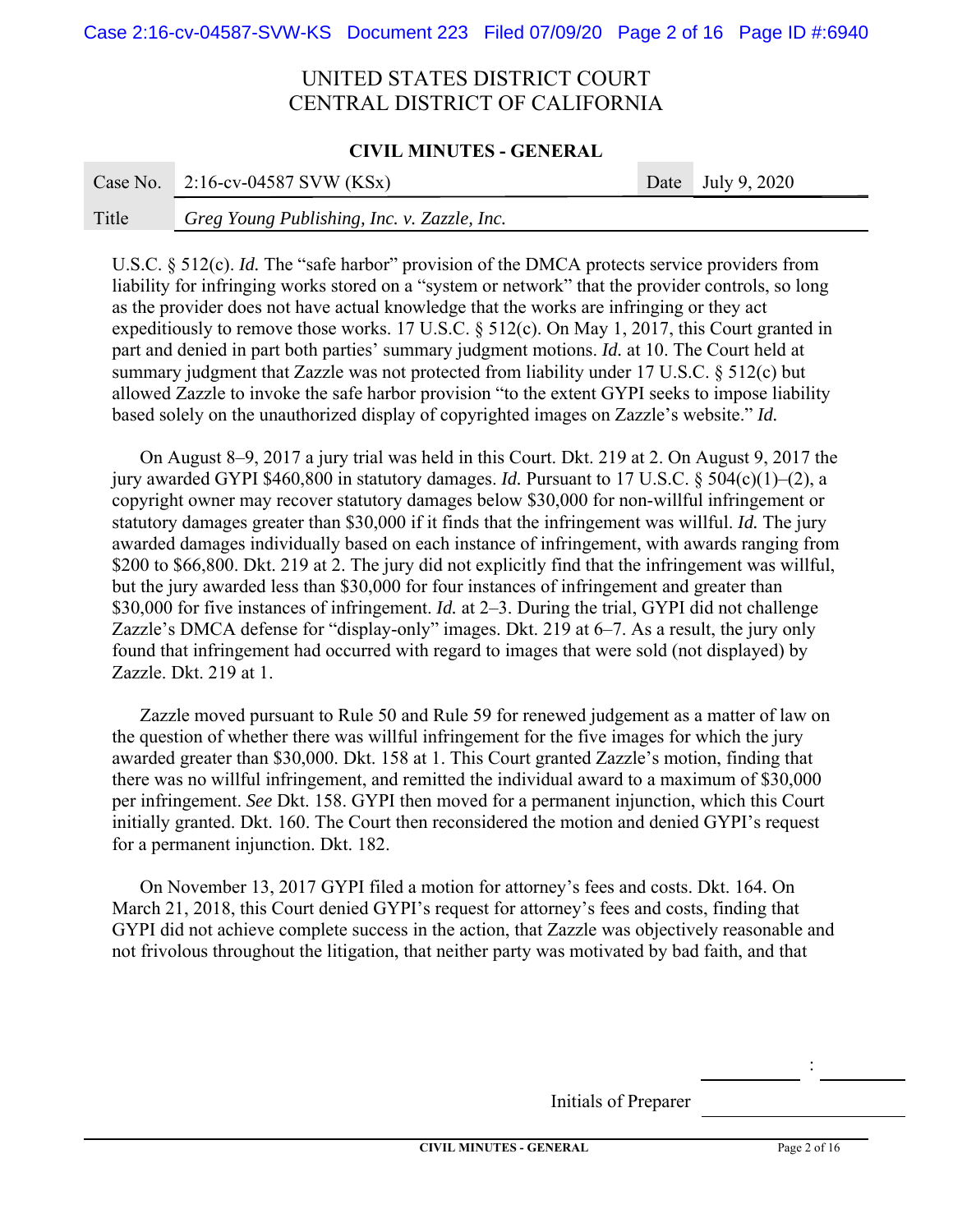### **CIVIL MINUTES - GENERAL**

|       | Case No. $2:16$ -cv-04587 SVW (KSx)         | Date July 9, 2020 |
|-------|---------------------------------------------|-------------------|
| Title | Greg Young Publishing, Inc. v. Zazzle, Inc. |                   |

deterrence goals weighed in favor of Zazzle. *See* Dkt. 183.

On appeal, GYPI challenged this Court's finding that Zazzle did not willfully infringe. Dkt. 219 at 3. GYPI also challenged this Court's denial of the permanent injunction and attorney's fees. *Id.* The Ninth Circuit found that Zazzle's infringement was willful, thereby reinstating the jury's implicit finding that Zazzle had willfully infringed on five images and increasing GYPI's award to the original jury award, \$460,800. Dkt. 212 at 2–3. The Ninth Circuit affirmed this Court's denial of a permanent injunction, stating that this Court's denial was "well-reasoned." Dkt. 212 at 2. However, the Ninth Circuit left open the possibility that GYPI could raise their motion for a permanent injunction again on remand based on new evidence. *Id.* The Ninth Circuit also upheld this Court's denial of attorney's fees but left open the possibility that GYPI could raise their motion for attorney's fees again based on the Ninth Circuit's reinstatement of the jury award. *Id.* at 4.

GYPI alleges that Zazzle has continued to infringe on their copyright through the use of four images whose copyright is held by GYPI. Dkt. 217 at 1. GYPI alleges that these images were used on Zazzle's website and third-party websites connected to Zazzle. *Id.* It is undisputed that two of these images were not posted directly on Zazzle's website, but were used in promotional advertisements on third-party websites. Dkt. 219 at 6. It is also undisputed that only one of the images in question was sold during the appeal. Dkt. 219 at 1. This image was sold to GYPI's counsel at GYPI's behest. *Id.*

During the prior proceedings, Zazzle removed all images involved in the dispute from their website. Dkt. 219 at 2. Zazzle also claims that as soon as they received GYPI's brief on this motion they removed all four images from their use. *Id.* at 6. Now, GYPI seeks reconsideration of this Court's denial of the permanent injunction based on new evidence, and reconsideration of this Court's denial of attorney's fees in light of the Ninth Circuit's reinstatement of the original verdict. *See* Dkt. 217.

## **II. GYPI's Motion for a Permanent Injunction**

GYPI requests a permanent injunction against Zazzle's infringement of GYPI's copyrighted images. Dkt. 217 at 1. GYPI argues that Zazzle's use of four images to which GYPI holds a

Initials of Preparer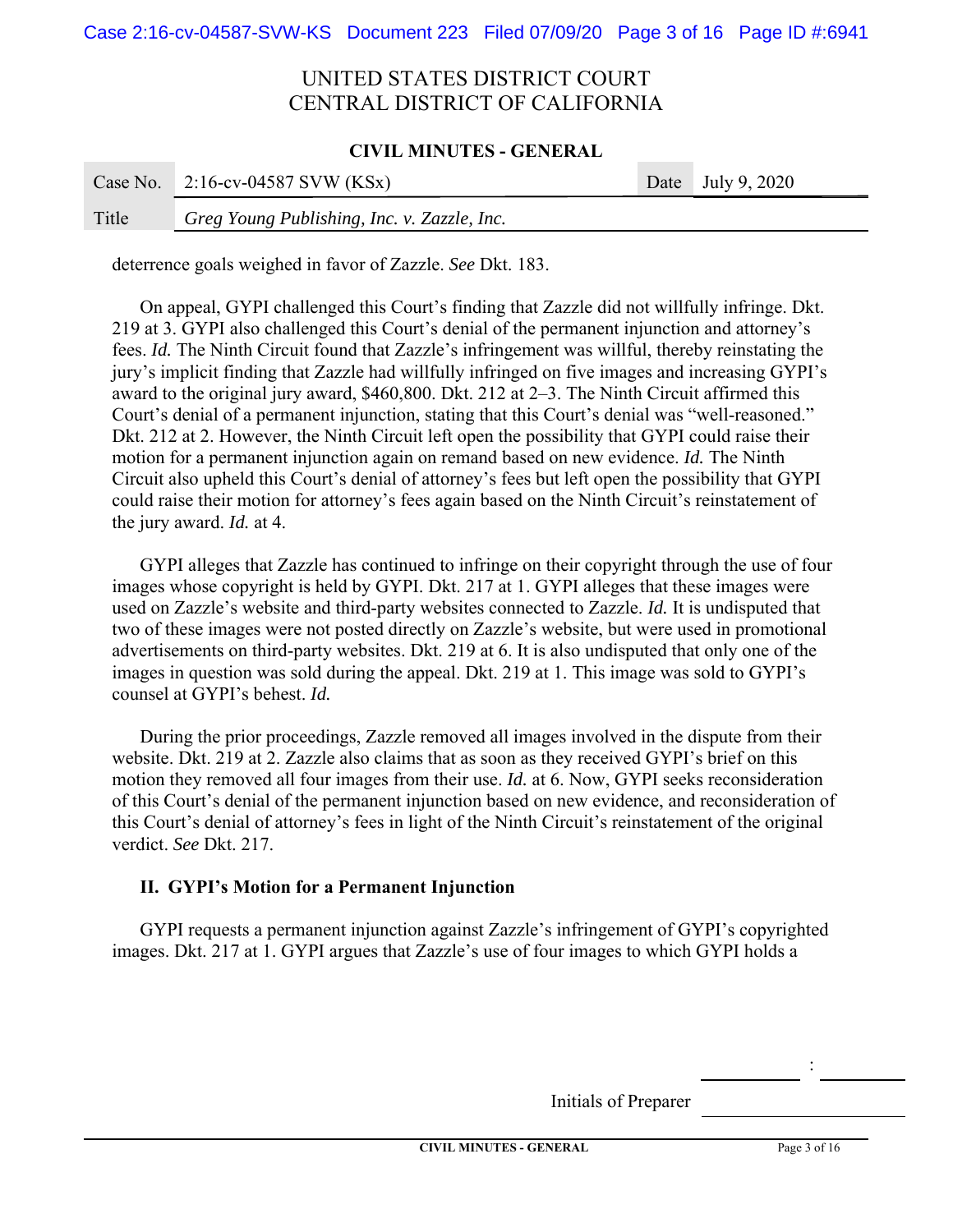### **CIVIL MINUTES - GENERAL**

|       | Case No. $2:16$ -cv-04587 SVW (KSx)         | Date July 9, $2020$ |
|-------|---------------------------------------------|---------------------|
| Title | Greg Young Publishing, Inc. v. Zazzle, Inc. |                     |

copyright warrants a permanent injunction because it imposes irreparable harm on their business. *See generally* Dkt. 217. GYPI argues that Zazzle's use of these four images causes a loss of reputation and market share, and a loss of control of their right to exclude afforded by virtue of owning the copyright. *Id.* 

## **a. Legal Standard**

An injunction should only be granted when it is essential to protect against irremediable injury. *Weingerger v. Romero-Barcelo*, 456 U.S. 305, 312 (1982) (quoting *Cavanaugh v. Looney*, 248 U.S. 453, 456 (1919)). In order to establish that they are entitled to a permanent injunction, a plaintiff must meet their burden with the respect to a four-part test. Plaintiffs "must demonstrate: (1) that [they have] suffered an irreparable injury; (2) that remedies available at law, such as monetary damages, are inadequate to compensate for that injury; (3) that, considering the balance of the hardships between the plaintiff and defendant, a remedy in equity is warranted; and (4) that the public interest would not be disserved by a permanent injunction." *eBay, Inc. v. MercExchange, L.L.C*, 547 U.S. 388, 391 (2006); *see generally Oracle USA, Inc v. Rimini St., Inc.*, 783 F. Appx. 707 (9th Cir. 2019) (applying the *eBay* factors in a copyright infringement case).

## **i. Analysis**

## **1. Irreparable Harm**

Irreparable harm is not automatically proven by a finding of copyright infringement. *See Flexible Lifeline Sys., Inc. v. Precision Lift, Inc.*, 654 F.3d 989 (9th Cir. 2011) ("We conclude that presuming irreparable harm in a copyright infringement case is inconsistent with . . . Supreme Court precedent . . . . we hold that even in a copyright infringement case, the plaintiff must demonstrate a likelihood of irreparable harm as a prerequisite to injunctive relief."). Irreparable harm can be proven by evidence of an injury for which monetary damages are unsuitable to remedy, or harm that would necessitate a multiplicity of suits to remedy. *Metro-*Goldwyn-Mayer Studios, Inc. v. Grokster, Ltd., 518 F. Supp. 2d 1197, 1210 (C.D. Cal. 2007).<sup>1</sup> A

Initials of Preparer

<sup>&</sup>lt;sup>1</sup> The Supreme Court held in *Metro-Goldwyn-Mayer Studios, Inc. v. Grokster, Ltd.*, 545 U.S. 913 (2005) that those who distribute a device with the object of promoting its use to infringe copyright are liable for the infringing acts of third parties. Two years after the Supreme Court's decision, this Court decided whether the plaintiff was entitled to a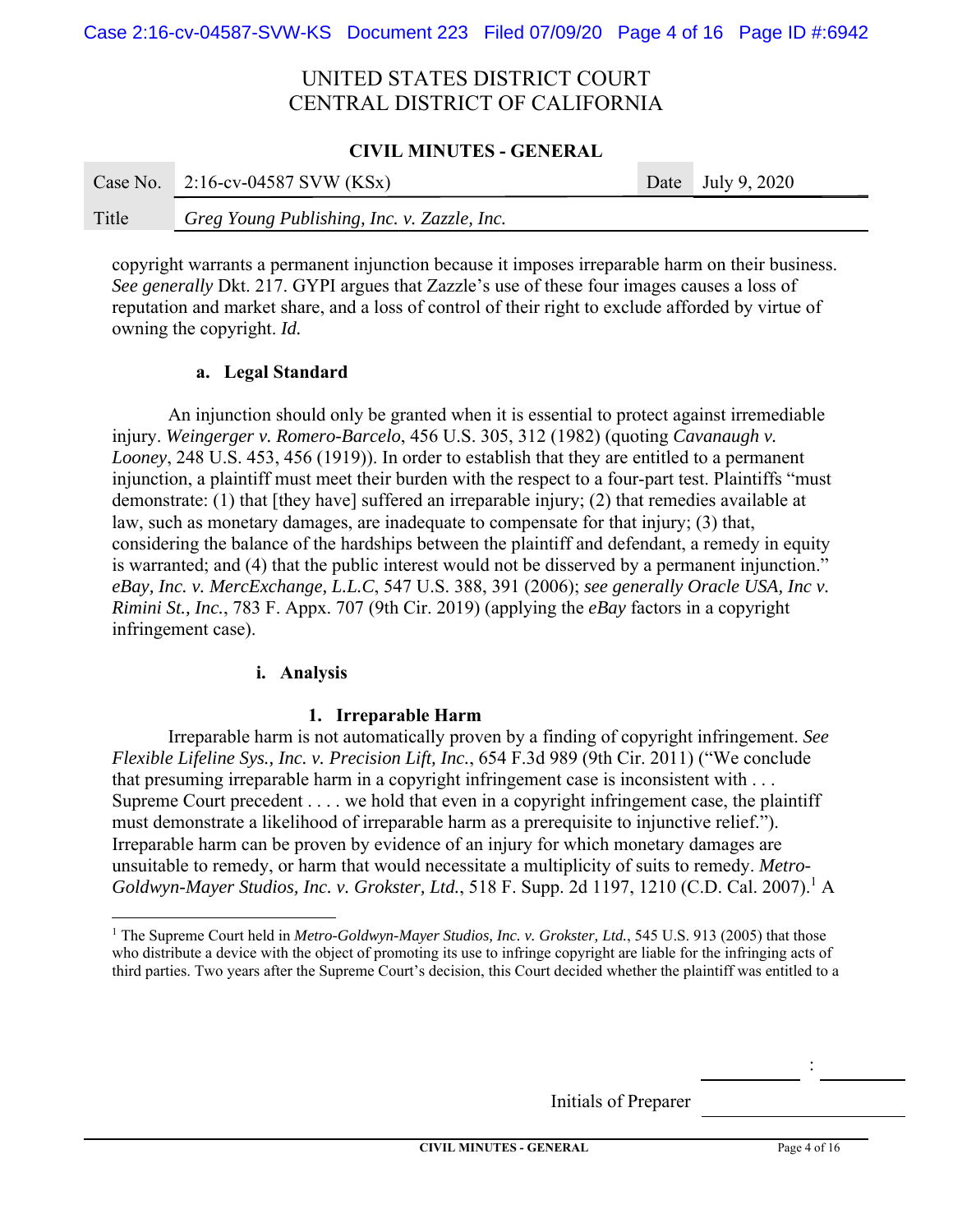### **CIVIL MINUTES - GENERAL**

|       | Case No. $2:16$ -cv-04587 SVW (KSx)         | Date July 9, 2020 |
|-------|---------------------------------------------|-------------------|
| Title | Greg Young Publishing, Inc. v. Zazzle, Inc. |                   |

plaintiff may not establish irreparable harm based on conclusory assertions of loss of reputation stemming from a small number of sales. *Brighton Collectibles, Inc. v. Pedre Watch Co., Inc.*, No. 11cv00673 AJB, 2013 WL 5719071, at \*4 (S.D. Cal. Oct. 21, 2013).

GYPI argues that irreparable harm has occurred because Zazzle has continued to infringe on their copyright. Dkt. 217 at 5. GYPI's new evidence of continued infringement consists of four images, and it is undisputed that three of these images were only displayed on Zazzle's website or third-party websites connected to Zazzle. *See* Dkt. 217. GYPI did not attempt to challenge Zazzle's DMCA defense during the trial. *Id.* at 6–7. The jury never found that images that were only displayed on Zazzle's website constituted infringement. *Id.* Therefore, the three images only displayed in connection with Zazzle are not conclusive evidence of continued infringement. GYPI claims that, post-trial, Zazzle was "caught infringing four of Plaintiff's works." Dkt. 217 at 2. GYPI cannot claim that Zazzle was "caught infringing" post-trial through three display-only images when GYPI did not even challenge during trial whether display-only images were infringement. As to the fourth image, it is undisputed that the singular purchase of this image was made by GYPI's counsel at GYPI's behest. *Id.* at 1.

 In similar circumstances, federal courts in California have found that irreparable harm is not likely when high-volume sellers promptly and voluntarily remove infringing items. *See Brighton*, 2013 WL 5719071 at \*1 (finding that the plaintiff did not suffer irreparable harm where the defendant had sold only 287 watches that infringed on plaintiff's design, the defendant promptly obtained the return of a majority of the watches upon learning of the infringement, and the plaintiff only made conclusory assertions of loss of reputation). Just as in *Brighton*, where the infringement was limited to a small number of items, Zazzle's potential infringement is limited to one image. A multiplicity of suits would not be required to remedy GYPI's harm because only four images were connected to Zazzle's website during the appeal, and only one was purchased. Additionally, there is no evidence to suggest that Zazzle is unable to pay the statutory damages awarded by the jury. As a result, monetary damages are not unsuitable. *See Rent-A-Center, Inc. v. Canyon Television and Appliance Rental, Inc.*, 944 F.2d 597, 603 (9th Cir. 1991) ("It is true that economic injury alone does not support a finding of irreparable harm, because such injury can be remedied by a damage award.").

Initials of Preparer

permanent injunction in the case cited here, *Metro-Goldwyn-Mayer Studios Inc. v. Grokster, Ltd.*, 518 F. Supp. 2d 1197 (C.D. Cal. 2007).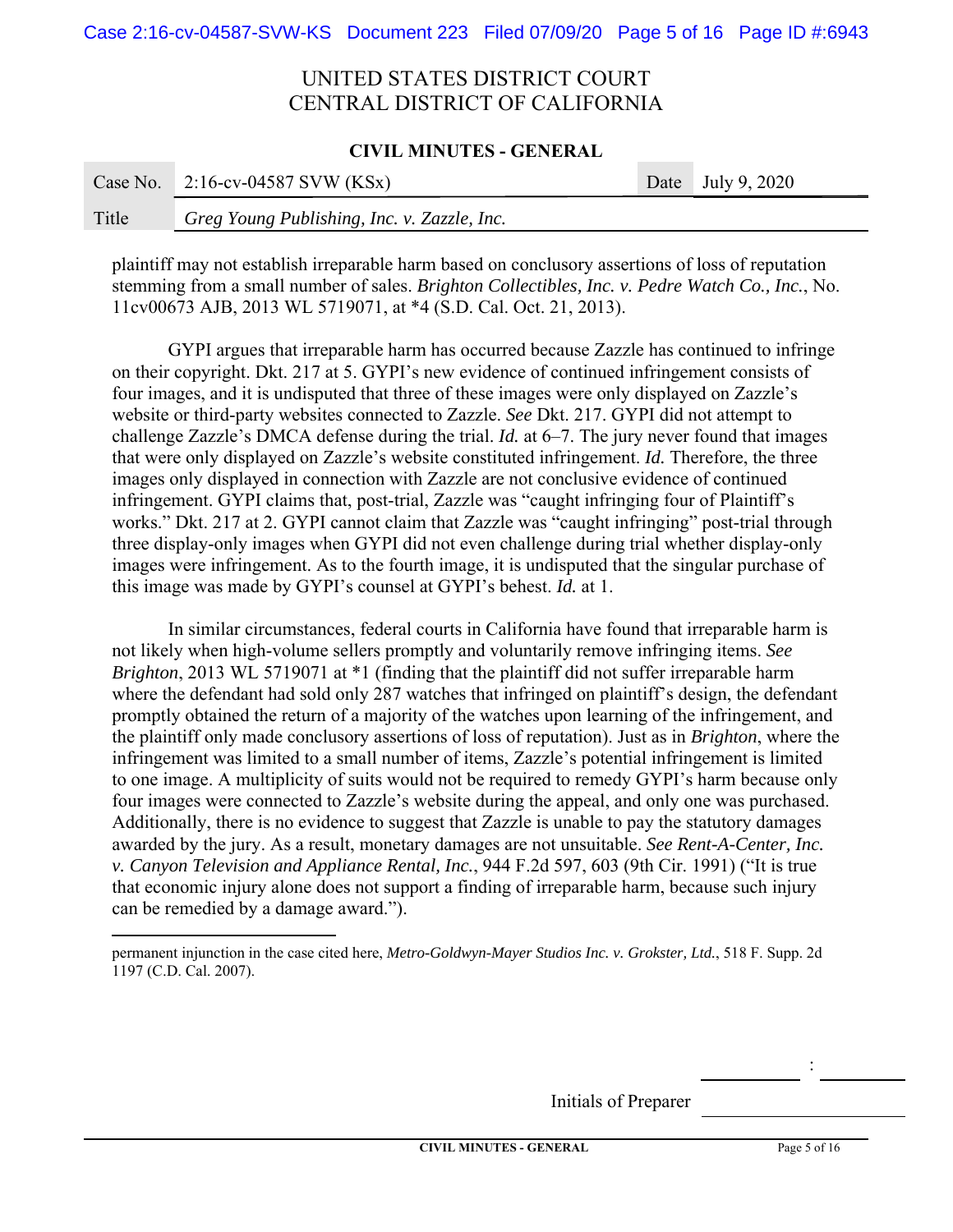#### **CIVIL MINUTES - GENERAL**

|       | Case No. $2:16$ -cv-04587 SVW (KSx)         | Date July 9, 2020 |
|-------|---------------------------------------------|-------------------|
| Title | Greg Young Publishing, Inc. v. Zazzle, Inc. |                   |

GYPI claims that the infringement has led to a loss of reputation, but this claim is conclusory. GYPI does not provide evidence to support the assertion that they have experienced a loss of reputation as a result of Zazzle's infringement. Greg Young, owner of GYPI, stated that, "lower cost infringing posters *should* impact the sale of higher priced authentic prints." Dkt. 215- 7 ¶ 7–8 (emphasis added). Young also stated that, "[Z]azzle's poor image quality *can* cause a loss of reputation by plaintiff . . . ." Dkt. 215-7 ¶ 15–16 (emphasis added). Because of a lack of evidence provided to support their assertion that the infringement impacts their market share or reputation, GYPI's argument that they have experienced a loss of reputation is conclusory. *See Bean v. Pearson Educ., Inc.*, No. CV 11-8030-PCT-PGR, 2011 WL 1211684, at \*3 (D. Ariz. Mar. 30, 2011) (holding that there was not irreparable harm where the plaintiff, owner of a copyrighted photograph, offered no evidence that the defendant's actions would irreparably harm plaintiff's business reputation).

GYPI argues that they have suffered irreparable harm because they have lost their exclusive right to control their copyright. The Ninth Circuit ruled in *Flexible Lifeline Systems*  that the fact that copyright infringement has occurred does not lead to a presumption of irreparable harm. *Flexible Lifeline Sys.*, 654 F.3d at 998 (9th Cir. 2011). GYPI's argument that irreparable harm results from losing their exclusive right to control their copyright is inconsistent with *Flexible Lifeline Systems* because it means that copyright infringement leads to a per se presumption of irreparable harm.2 *See Metro-Goldwyn-Mayer Studios,* 518 F. Supp. 2d at 1211 (holding that there is no presumption of irreparable harm when copyright infringement is shown because "[s]uch a rule would contravene the Supreme Court's intent that Plaintiff's establish . . .

Initials of Preparer

<sup>2</sup> Plaintiff's reliance on *Presidio Components* and the concurrence in *Apple, Inc.* is misguided. In *Presidio Components*, a patent infringement case, the Federal Circuit vacated the lower court's denial of a permanent injunction because the district court improperly concluded that the right to exclude was not a factor to be taken into account as part of the irreparable harm analysis. *Presidio Components, Inc. v. Am. Tech. Ceramics Corp.*, 702 F.3d 1351, 1363 (Fed. Cir. 2012). At no point did the Federal Circuit find that courts must *assume* the right to exclude *always* means irreparable harm is likely. *Id.* Similarly, in *Apple Inc.*, the plaintiff brought an action for patent infringement against the defendant regarding smartphone and tablet interfaces. *Apple Inc. v. Samsung Elec. Co., Ltd.*, 809 F. 3d 633, 637, 648 (Fed. Cir. 2015) (Reyna, J., concurring). Relying on the *Apple, Inc.* concurrence, GYPI argues that its exclusive reproduction right was infringed upon, and therefore its rights to exclude have presumptively been irreparably harmed. This is in direct conflict, however, with the holding in *Flexible Lifeline Systems*, and the Court must follow the Ninth Circuit's binding precedent.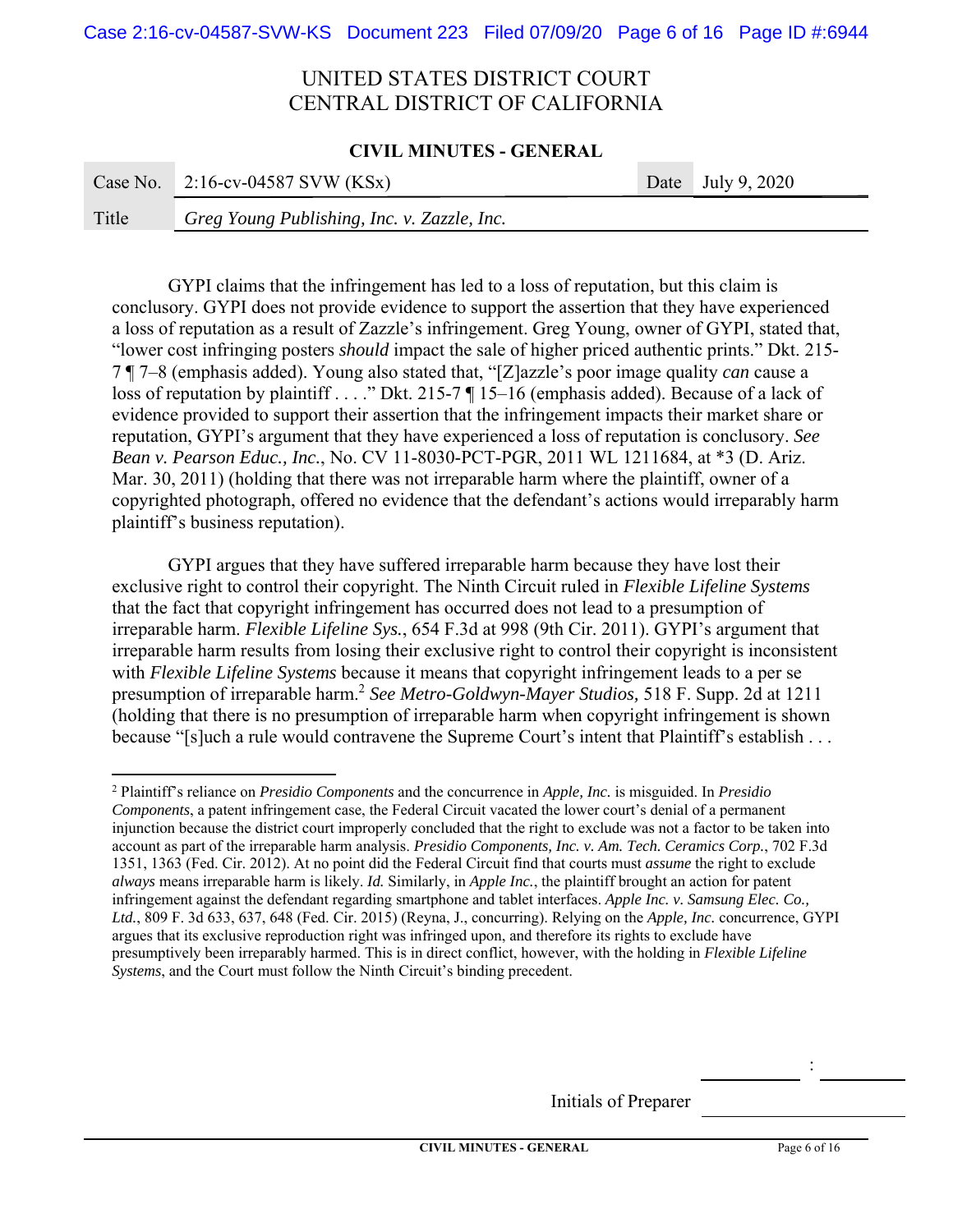### **CIVIL MINUTES - GENERAL**

|       | Case No. $2:16$ -cv-04587 SVW (KSx)         | Date July 9, $2020$ |
|-------|---------------------------------------------|---------------------|
| Title | Greg Young Publishing, Inc. v. Zazzle, Inc. |                     |

how [the harm] amounts to *irreparable* harm."). Therefore, GYPI has failed to show that they have suffered irreparable harm.

## **2. Adequate Remedy at Law**

The analysis for whether a plaintiff has an adequate remedy at law is similar to the analysis for irreparable harm. *Metro-Goldwyn-Mayer Studios*, 518 F. Supp. 2d at 1219. There is no adequate remedy at law for a plaintiff if there is a possibility that damages will be unpaid by the defendant or if a multiplicity of suits would be required for an adequate remedy. *Id.* Even if further infringement is likely, a plaintiff has an adequate remedy at law when they can obtain redress via further damages because there is *de minimis* infringement. *Bean*, 2011 WL 1211684, at \*3 (citing *Metro-Goldwyn-Mayer Studios*, 518 F. Supp. 2d at 1215).

There is no indication that Zazzle will be unable to pay GYPI the statutory damages awarded by the jury. Further, GYPI only presented evidence of one instance of infringement post-trial. As a result, the post-litigation sales are *de minimis*, so a multiplicity of suits would not be required for an adequate remedy and further damages would be an adequate redress.<sup>3</sup> *See Brighton*, 2013 WL 5719071, at  $*5$  (holding that the plaintiff had an adequate remedy at law where there were no indications that the defendant could not pay the statutory damages, and if future infringement occurred the plaintiff could be compensated by further damages); *Warner-Tamerlane Publ'g Corp. v. Leadsinger Corp.*, No. CV 06-6531-VAP, 2008 WL 11334487, at \*7 (C.D. Cal. Apr. 18, 2008) (denying the plaintiff's request for a permanent injunction where the plaintiff did not show that there was "far more" infringement than could be addressed with damages). Therefore, GYPI has an adequate remedy at law to be compensated for their injury.

## **3. Balancing the Hardships**

When courts balance the hardships between the plaintiff and the defendant to determine whether an equitable remedy is warranted, courts consider whether the defendant is likely to engage in further infringement absent an injunction. *Metro-Goldwyn-Mayer Studios, Inc.*, 518 F.

Initials of Preparer

<sup>&</sup>lt;sup>3</sup> For reference, during the trial there were three images infringed upon by Zazzle for which only a single sale was shown. Dkt. 219 at 5. For these three images, the jury awarded GYPI \$200. *Id.* A multiplicity of suits would not be required for GYPI to recover for harm incurred from one image purchased one time. Given the small amount of money awarded by the jury for images purchased once, Zazzle would likely be able to pay further statutory damages. Therefore, further damages are an adequate redress for GYPI.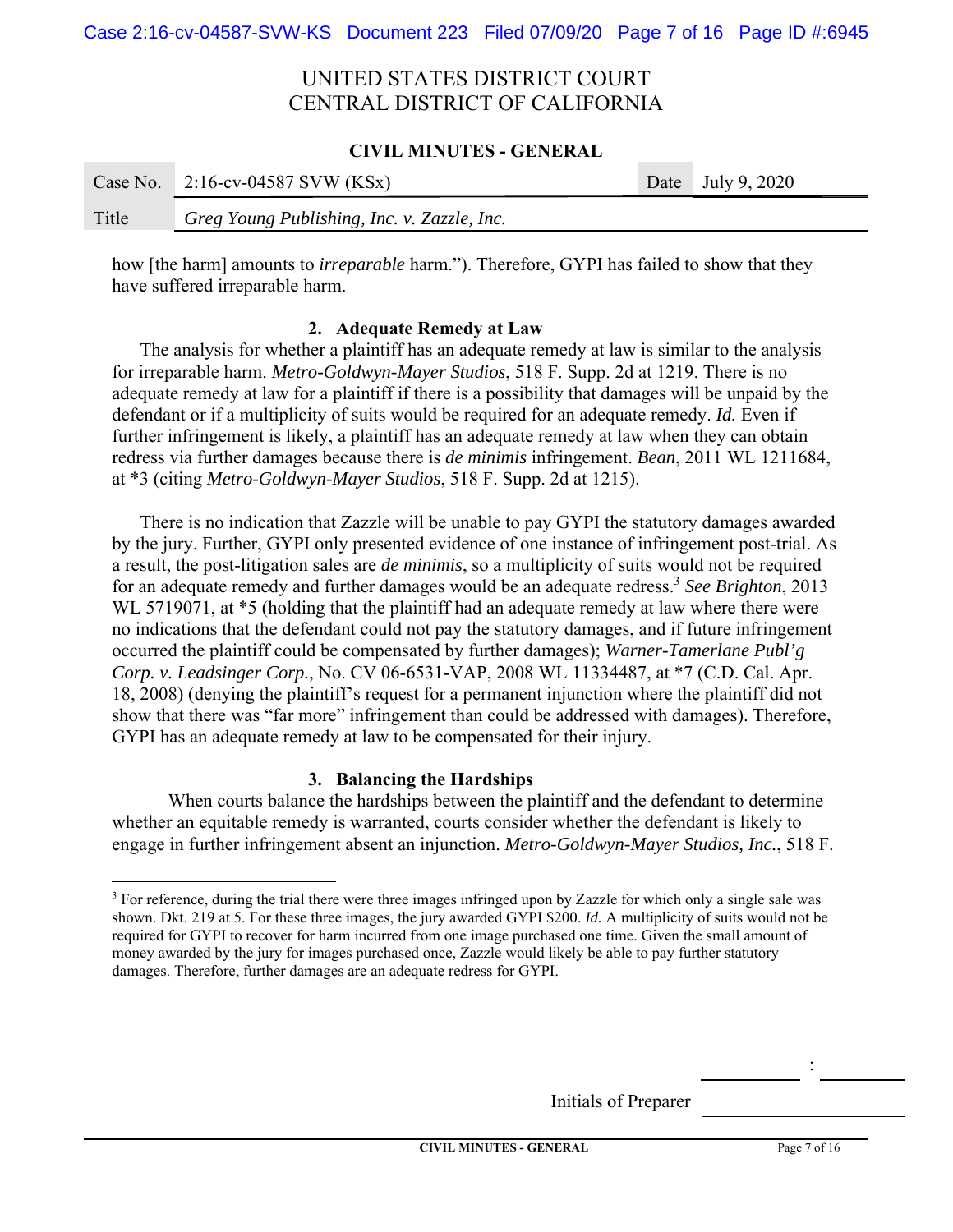### **CIVIL MINUTES - GENERAL**

|       | Case No. $2:16$ -cv-04587 SVW (KSx)         | Date July 9, 2020 |
|-------|---------------------------------------------|-------------------|
| Title | Greg Young Publishing, Inc. v. Zazzle, Inc. |                   |

Supp. 2d at 1221. When the hardship that would be imposed by an injunction is small relative to its benefit, the balance of the hardships weighs in favor of the plaintiff. *Mitchell v. 3PL Sys., Inc.*, No. SAVC 11-0534 AG, 2013 WL 12129617, at \*4 (C.D. Cal. Apr. 8, 2013).

It is undisputed that only one image was purchased post-trial and thus reflects litigated infringement. Dkt. 219 at 1. In ruling that Zazzle's infringement was willful, the Ninth Circuit explained that Zazzle did not change or improve their system to catch copyright infringement during the trial, and that Zazzle knew that their process for catching infringing images created false certifications.<sup>4</sup> Dkt. 212 at 2–3. Despite this finding, GYPI has been unable to establish that they will undergo a greater hardship absent an injunction than Zazzle would with an injunction. GYPI contends that Zazzle could do more to decrease their infringement, and that an injunction is necessary in order to ensure that Zazzle does so. Dkt. 217 at 2. It is not clear from the record that Zazzle's infringement has not, in fact, decreased since the jury awarded statutory damages. GYPI has only shown that Zazzle has potentially infringed on one image post trial, which GYPI *themselves* bought. Dkt. 219 at 5. Furthermore, GYPI has not presented any evidence of a more effective way for Zazzle to prevent infringement. GYPI does not present any feasible alternative to Zazzle's current policy to prevent infringement and has abandoned on remand their suggestion that software called "tineye" would help lower infringement. *See* Dkt. 217.

Zazzle, on the other hand, reiterates their argument that allocating additional resources to policing copyright infringement would be burdensome and inefficient. Dkt. 149 at 10. It is not clear what additional effort Zazzle should undertake, or if that effort is reasonable or even possible. Plaintiff has not established that an injunction would have the effect of preventing further infringement by Zazzle, and therefore has not met their burden of proving that the balance of the hardships weighs in their favor. Based on this record, it would be improper to speculate what the burden of an injunction would be on Zazzle. Therefore, GYPI has not shown that the balance of the hardship falls in their favor. *Cf. Warner Bros. Entm't Inc. v. WTV Sys., Inc.*, 824 F. Supp. 2d 1003, 1014–15 (C.D. Cal. 2011) (holding that the balance of the hardships went in favor of the plaintiff where the defendant's infringement would harm the plaintiff's ability to profit from their business).

Initials of Preparer

<sup>&</sup>lt;sup>4</sup> The Ninth Circuit was aware of these false certifications on appeal, which contributed to the finding of willfulness.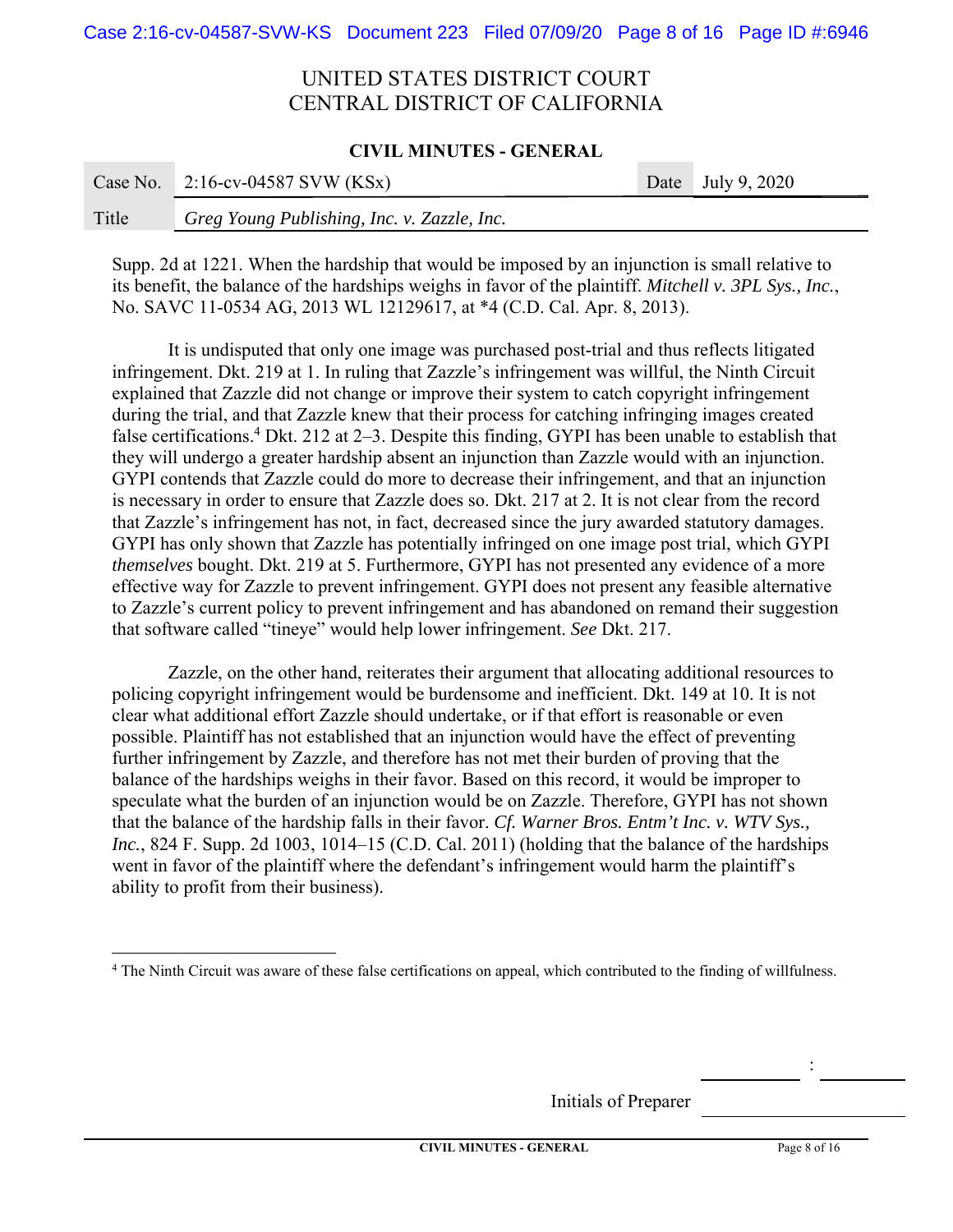### **CIVIL MINUTES - GENERAL**

|       | Case No. $2:16$ -cv-04587 SVW (KSx)         | Date July 9, $2020$ |
|-------|---------------------------------------------|---------------------|
| Title | Greg Young Publishing, Inc. v. Zazzle, Inc. |                     |

## **4. The Public Interest**

The public interest factor falls in favor of a plaintiff when an injunction protects the rights of copyright holders. *Apple, Inc. v. Psystar Corp.*, 673 F. Supp. 2d 943, 950 (N.D. Cal. 2009); *see Perfect 10 v. Amazon, Inc.*, 487 F.3d 701 (9th Cir. 2007) ("[T]he public interest is also served when the rights of copyright holders are protected against acts likely constituting infringement."). Zazzle likely infringed on GYPI's copyright in their sale of one image post-trial. Zazzle's current method of preventing copyright infringement did not succeed in preventing the infringement of GYPI's copyright. As a result, a permanent injunction would protect the rights of GYPI as copyright holders. *See Broad. Music, Inc.*, 2013 WL 12113406, at \*4 (holding that the public interest factor fell in favor of the plaintiff because the public receives a benefit when the rights of copyright holders are upheld). Therefore, the public interest factor tips in favor of GYPI.

## **5. Weighing the Factors**

Weighing the *eBay* factors, courts view the most important factors as whether the plaintiff has suffered irreparable harm and whether the plaintiff has an adequate remedy at law. *See generally Brighton*, 2013 WL 5719071, at \*6 (denying the plaintiff's request for a permanent injunction where the court found for the defendant on the first two factors and expressed "sympathy" towards the plaintiff on the third factor while partially finding for the plaintiff on the fourth factor); *Bean*, 2011 WL 1211684, at \*4 (denying the plaintiff's request for a permanent injunction where the plaintiff could not prove irreparable harm, without considering the other three factors).

GYPI's harm is not irreparable because only one image was likely infringed upon posttrial, their claim of loss of reputation is conclusory, and monetary damages are suitable to compensate for their injury. Therefore, the first factor weighs in favor of Zazzle. GYPI does have an adequate remedy at law because there is no indication that Zazzle is unable to pay the statutory damages, and, because of *de minimis* infringement post-trial, there is likely not a need for a multiplicity of suits. As a result, the second factor weighs in favor of Zazzle. The balance of the hardship factor does not weigh in GYPI's favor because they have not met their burden of showing that an injunction would provide a benefit to GYPI greater than the harm it would impose on Zazzle. Lastly, the public interest factor tips towards GYPI because of the public's interest in protecting the rights of copyright holders. Weighing the factors together, the Court

Initials of Preparer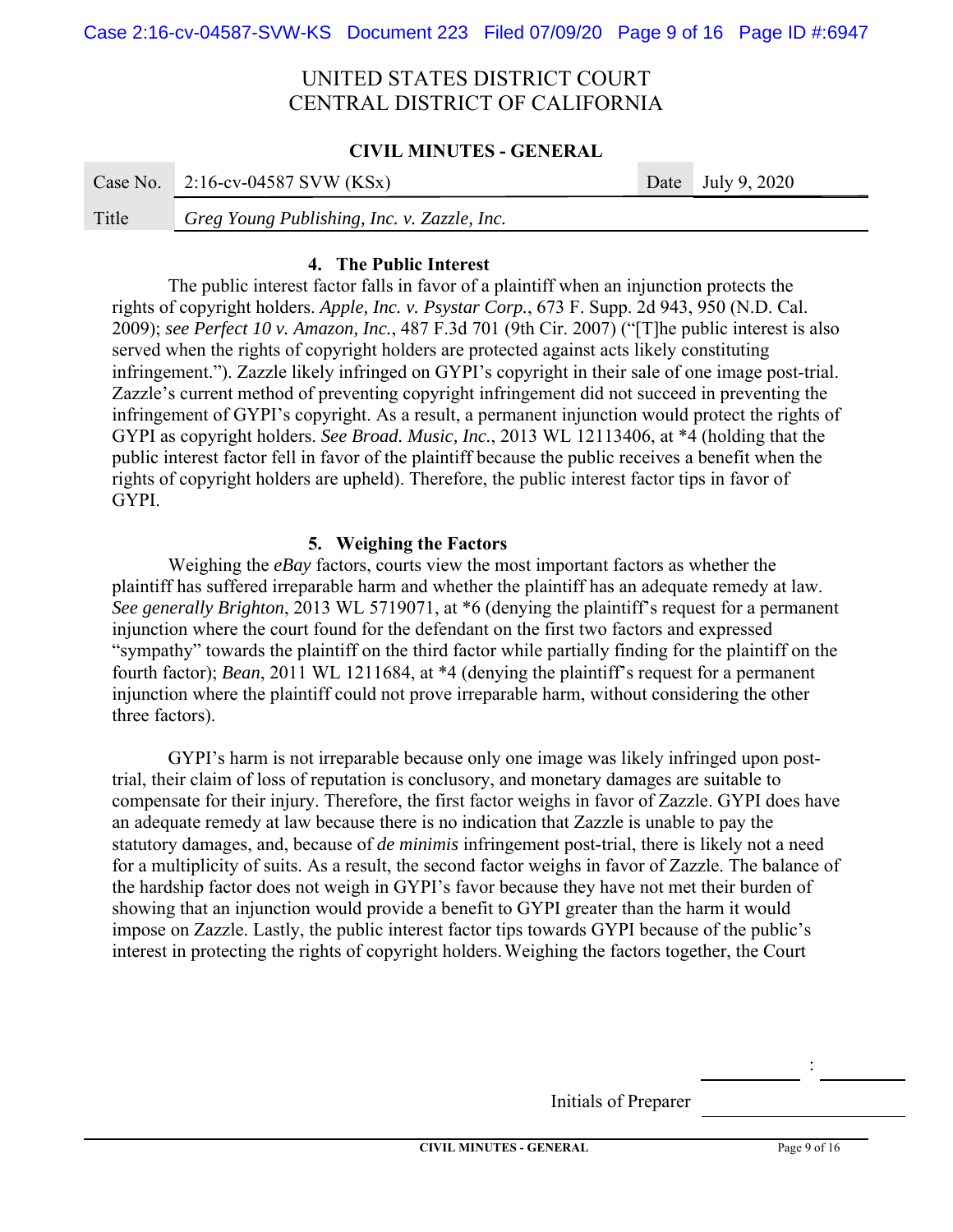### **CIVIL MINUTES - GENERAL**

|       | Case No. $2:16$ -cv-04587 SVW (KSx)         | Date July 9, $2020$ |
|-------|---------------------------------------------|---------------------|
| Title | Greg Young Publishing, Inc. v. Zazzle, Inc. |                     |

finds an injunction is not warranted in this circumstance. Therefore, GYPI's motion for a permanent injunction is DENIED.

## **III. GYPI's Motion for Attorney's Fees**

On appeal, the Ninth Circuit found that this Court did not abuse its discretion in denying Plaintiff's motion for attorney's fees. Dkt. 219 at 4. However, in light of the Ninth Circuit finding that Zazzle's infringement was willful, the Ninth Circuit left open the possibility for GYPI to move for attorneys' fees based on the unremitted verdict. *Id.* at 4 n.2. In the present motion, GYPI requests that this Court award them attorney's fees pursuant to § 505 of the Copyright Act, 17 U.S.C. § 505. Dkt. 217 at 6. GYPI argues that they are entitled to attorney's fees based on the Ninth Circuit's finding that Zazzle willfully infringed on GYPI's copyright. *Id.*

## **a. Legal Standard**

Pursuant to Section 505 of the Copyright Act, "the court in its discretion may allow the recovery of full costs by or against any party . . . . The court may also award reasonable attorney's fees to the prevailing party as part of the costs." 17 U.S.C. § 505. In *Fogerty*, the Supreme Court introduced a non-exhaustive list of factors for courts to consider when making fee determinations, including: "the degree of success obtained on the claim; frivolousness; motivation; objective reasonableness of factual and legal arguments; and need for compensation and deterrence." *Maljack Prods. Inc. v. GoodTimes Home Video Corp.*, 81 F.3d 881, 889 (9th Cir. 1996); *see also Fogerty v. Fantasy*, 510 U.S. 517, 534 n.19 (1994). District courts have broad discretion to award fees, "as long as they treat prevailing plaintiffs and prevailing defendants alike and seek to promote the Copyright Act's objectives." *Historical Research v. Cabral*, 80 F.3d 377, 378 (9th Cir. 1996); *see also Fogerty*, 510 U.S. at 534 n.19 ("We agree that such factors may be used to guide courts' discretion, so long as such factors are faithful to the purposes of the Copyright Act and are applied to prevailing plaintiffs and defendants in an evenhanded manner.").

Initials of Preparer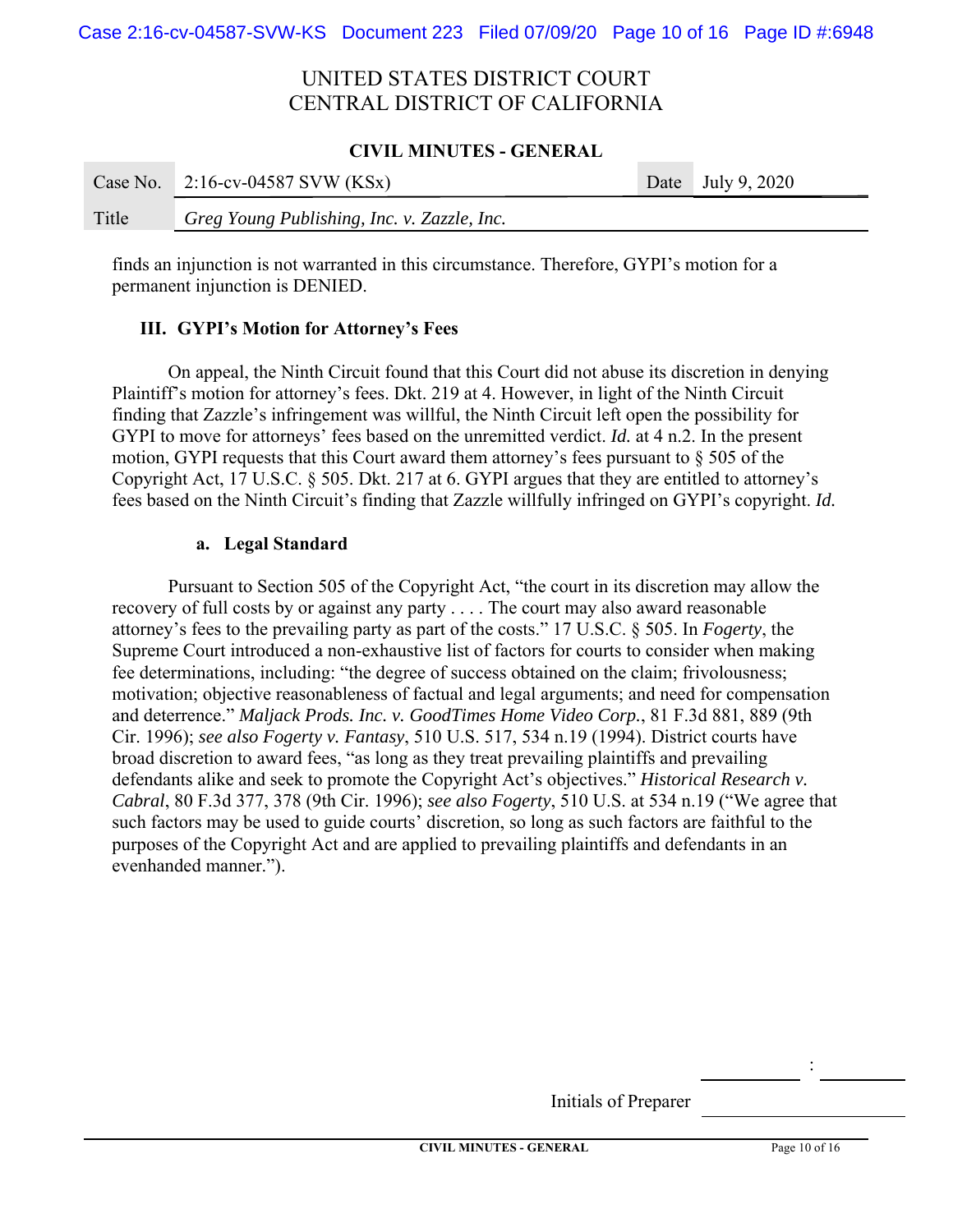### **CIVIL MINUTES - GENERAL**

|       | Case No. $2:16$ -cv-04587 SVW (KSx)         | Date July 9, $2020$ |
|-------|---------------------------------------------|---------------------|
| Title | Greg Young Publishing, Inc. v. Zazzle, Inc. |                     |

### **i. Analysis**

## **1. Degree of Success**

When reviewing a moving party's degree of success, courts look to the actual success of the moving party, measured by "establishing the [non-moving party's] liability." *Glacier Films (USA), Inc. v. Turchin*, 896 F.3d 1033, 1038 (9th Cir. 2018). This factor weighs in favor of the party who "obtained *complete success* on the merits." *Metcalf v. Bochco*, 200 Fed. App'x. 635, 641 (9th Cir. 2006) (emphasis added). However, prevailing in an action is not dispositive evidence that that party has obtained complete success on the merits. *See Glacier Films*, 896 F.3d at 1039 (refusing to adopt the Seventh Circuit's presumptive entitlement to fees for prevailing parties in copyright cases). The Court should consider the percentage of damages sought compared with damages awarded and the success on summary judgment by each party. *See Gold Glove Prods. v. Handfield*, No. CV 13-7247 DSF (RZx), 2014 WL 12560617 at \*5 n. 2 (C.D. Cal. June 4, 2014) ("[A] prevailing plaintiff may attain only a marginal degree of success if, for example, the plaintiff is awarded a small portion of the damages sought."); *Glass v. Sue*, No. CV 09-8570-RGK (SHx), 2011 WL 561028 at \*3 (C.D. Cal. Feb. 8, 2011) ("Plaintiff did not completely succeed in her action . . . . the Court granted in part Defendant's motion for Summary Judgment.").

In light of the Ninth Circuit's finding that Zazzle's infringement was willful, and reinstating the original \$460,800 verdict, GYPI argues that they obtained "total success." Dkt. 217 at 7. Despite the Ninth Circuit reinstatement of the verdict, GYPI only succeeded in obtaining 21% of their original request for relief, which was \$2.1 million. Dkt. 220 at 11. The Ninth Circuit found that Zazzle willfully infringed on GYPI's copyright to five works, but the jury found that four other instances of infringement were not willful. Dkt. 219 at 14. Zazzle succeeded in obtaining summary judgement on eight works and succeeded in confirming Zazzle's ability to assert the DMCA defense. Dkt. 212 at 4. Because the percentage of damages awarded was only 21% of GYPI's original request for relief, and because Zazzle succeeded in obtaining summary judgment on several grounds, GYPI did not achieve complete success. *See Anthony California, Inc. v. Fire Power Co., Ltd.*, No. EDCV 15-867 JGB (SPx), 2018 WL 5816169 at \*3 (C.D. Cal. Aug. 10, 2018) (finding that the degree of success factor was neutral where the jury found willful infringement and awarded the plaintiff damages, but the defendants had prevailed on a counter-claim and proved that the defendant did not infringe on four

Initials of Preparer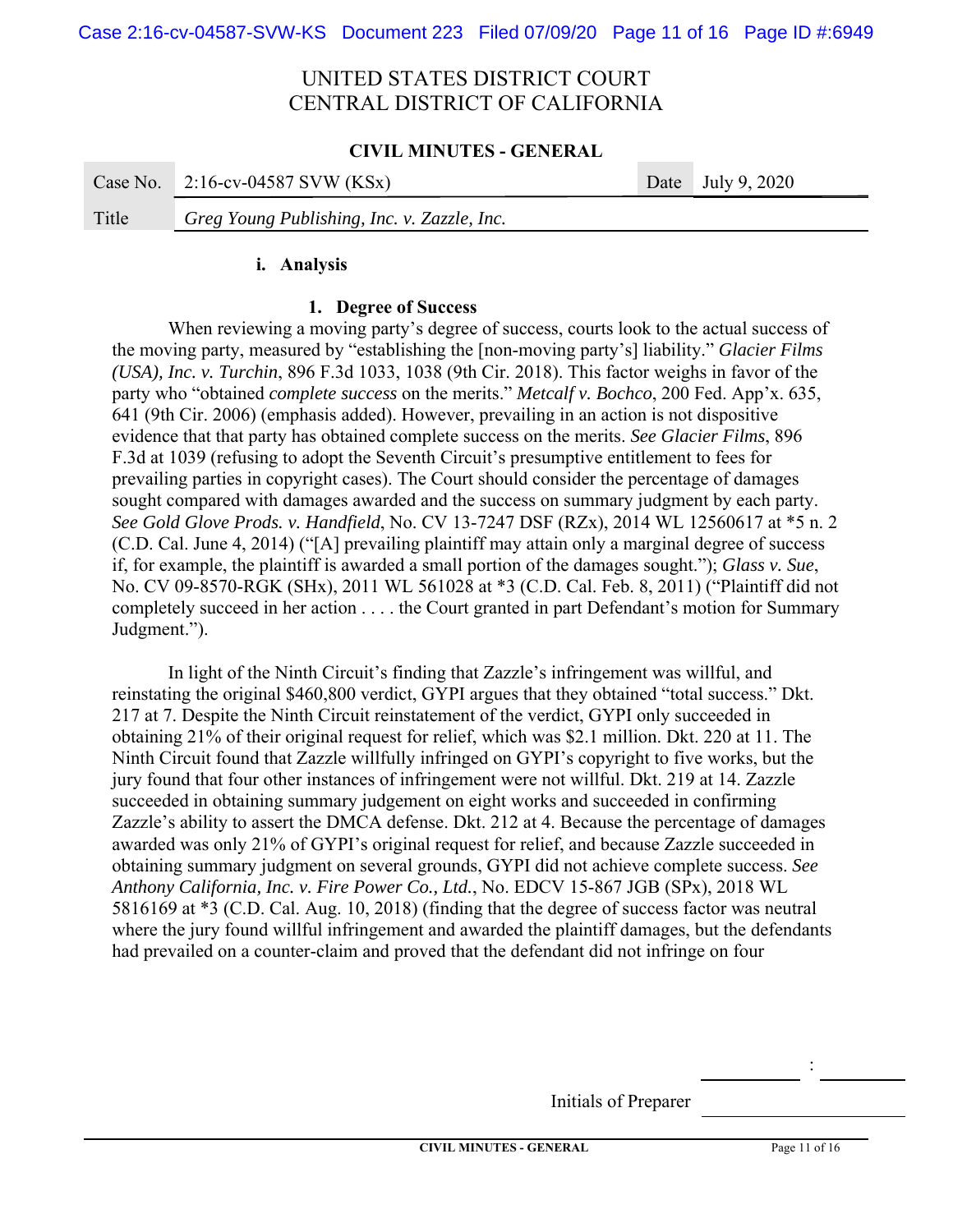### **CIVIL MINUTES - GENERAL**

|       | Case No. $2:16$ -cv-04587 SVW (KSx)         | Date July 9, $2020$ |
|-------|---------------------------------------------|---------------------|
| Title | Greg Young Publishing, Inc. v. Zazzle, Inc. |                     |

copyrights). Both GYPI and Zazzle were not "completely successful" in this action, so the degree of success factor does not weigh in GYPI's favor. *See id.*

### **2. Frivolousness**

Attorney's fees are warranted when the non-moving party has brought frivolous claims. *Maljack Prods., Inc.*, 81 F.3d at 890. A frivolous claim "lacks an arguable basis in either law or fact." *Twentieth Century Fox Film Corp. v. Streeter*, 438 F. Supp. 2d 1065, 1074 (D. Ariz. 2006) (quoting *Neitzke v. Williams*, 490 U.S. 319, 325 (1989)). An unsuccessful claim is only deemed frivolous where "the result is obvious or the arguments are wholly without merit." *Glass,* 2011 WL 561028 at \*3 (quoting *Karam v. City of Burbank*, 352 F.3d 1188, 1195 (9th Cir. 2003)).

This Court previously denied GYPI's motion for attorney's fees, and the frivolousness analysis has remained unchanged.<sup>5</sup> Zazzle prevailed in excluding certain works from this action, obtained the ability to utilize the DMCA defense, and successfully proved that four instances of infringement were not willful. Dkt. 81 at 4–5. Although Zazzle did not succeed in proving that five images were not willfully infringed upon, the result as to those images was not obvious and Zazzle's arguments were not without merit. *Id.* Therefore, Zazzle was not frivolous, and this factor weighs in Zazzle's favor. *See Benay v. Warner Bros. Entm't, Inc.*, No. CV 05–8508 PSG (FMOx), 2008 WL 11338634 at  $*2$  (C.D. Cal. May 6, 2008) (finding that the non-moving party's claims were not frivolous where they were based on a good faith belief the moving party had infringed on their copyright and the non-moving party supported this belief sufficiently).

## **3. Objective Unreasonableness**

When determining whether a non-moving party was objectively reasonable in litigation, courts should "give substantial weight to the objective reasonableness of the losing party's position." *Kirtsaeng v. John Wiley & Sons, Inc.*, 136 S.Ct. 1979, 1981-82 (2016). Liability is not the same as unreasonableness. *Id.* at 1988; *see also Seltzer v. Green Day, Inc.*, 725 F.3d 1170, 1181 (9th Cir. 2013) ("[T]he mere fact that Seltzer lost cannot establish his objective unreasonability."). A non-moving party is unreasonable when the moving party is "*clearly correct*" such that the non-moving party has no reasonable defense but continues to litigate. *Kirtsaeng*, 136 S.Ct. at 1986-87 (emphasis added) (explaining that, in order to deter against

Initials of Preparer

<sup>&</sup>lt;sup>5</sup> The Ninth Circuit affirmed this Court's denial of Plaintiff's motion for attorneys' fees, which was based on the same record with regard to the "frivolousness" element.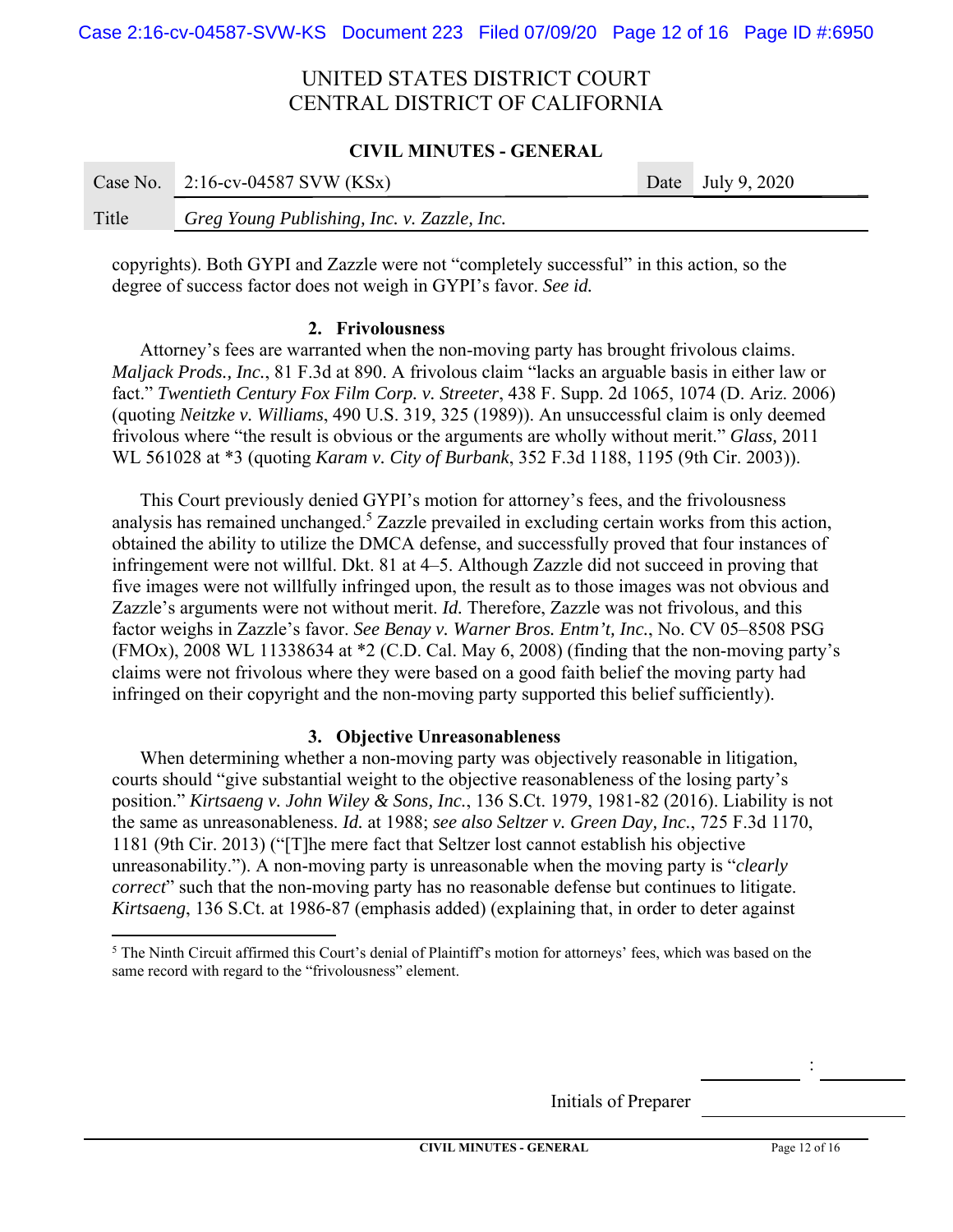### **CIVIL MINUTES - GENERAL**

|       | Case No. $2:16$ -cv-04587 SVW (KSx)         | Date July 9, 2020 |
|-------|---------------------------------------------|-------------------|
| Title | Greg Young Publishing, Inc. v. Zazzle, Inc. |                   |

prolonged litigation, parties who continue to litigate clearly losing claims are unreasonable).

The objective reasonableness of Zazzle's behavior in this litigation has remained unchanged by the Ninth Circuit's findings on appeal. GYPI is the prevailing party in this litigation, but they did not prevail in proving that four instances of infringement were willful or that the six Erickson images should be included in the action. Dkt. 219 at 2. Zazzle successfully defeated GYPI's argument at summary judgment that Zazzle could not raise the DMCA defense. *Id.* As a result, GYPI was not *clearly* correct in all aspects of this litigation. Therefore, Zazzle was not objectively unreasonable. *See Seltzer*, 725 F.3d at 1181 (holding that the losing party was not objectively unreasonable where the winning party only won on two out of four "fair use factors"); *Abbas v. Vertical Entm't, LLC*, No. 2:18-cv-7399-CBM-AFMx, 2019 WL 6486035 at \*1 (C.D. Cal. Oct. 8, 2019) (holding that the losing party, whose claim was barred by the statute of limitations, was still objectively reasonable because they "relied on a colorable theory in opposition to the motion for judgment on the pleadings.").

## **4. Motivation**

The presence of bad faith in bringing or pursuing an action weighs against an award of attorney's fees to a plaintiff. *Maljack Prods.*, 81 F.3d at 890. Bad faith exists when a party brings or pursues a claim without the goal of advancing the public good as envisioned by the Copyright Act. *YS Built LLC v. Ya Hsing Chiang Cind Huang*, 739 Fed. App'x. 414, 417 (9th Cir. 2018). GYPI's stated motivation in bringing this action is to "promote creators" and protect "the original creative expression" of artists. Dkt. 220 at 1; Dkt. 217 at 10. As a result, GYPI brings the claim with the goal of advancing the public good as envisioned by the Copyright Act and their claim is not motivated by bad faith. Therefore, this factor tips in GYPI's favor. *See Unicolors, Inc. v. Kohl's Dep't Stores, Inc.*, No. 2:16-CV-00393-RGK-SS, 2017 WL 2719983 at \*4 (C.D. Cal. Jan. 27, 2017) (holding that the plaintiff's motivation for bringing the copyright infringement suit was consistent with the purpose of the Copyright Act where the plaintiff's motivation was to protect their copyright).

## **5. Compensation and Deterrence**

Damages are insufficient and attorney's fees are warranted when a small award of damages resulting from willful infringement would not deter future infringement. *Glacier Films*, 896 F.3d at 1039; *see also Magnuson*, 85 F.3d at 1432 ("[W]e are particularly concerned that the small

Initials of Preparer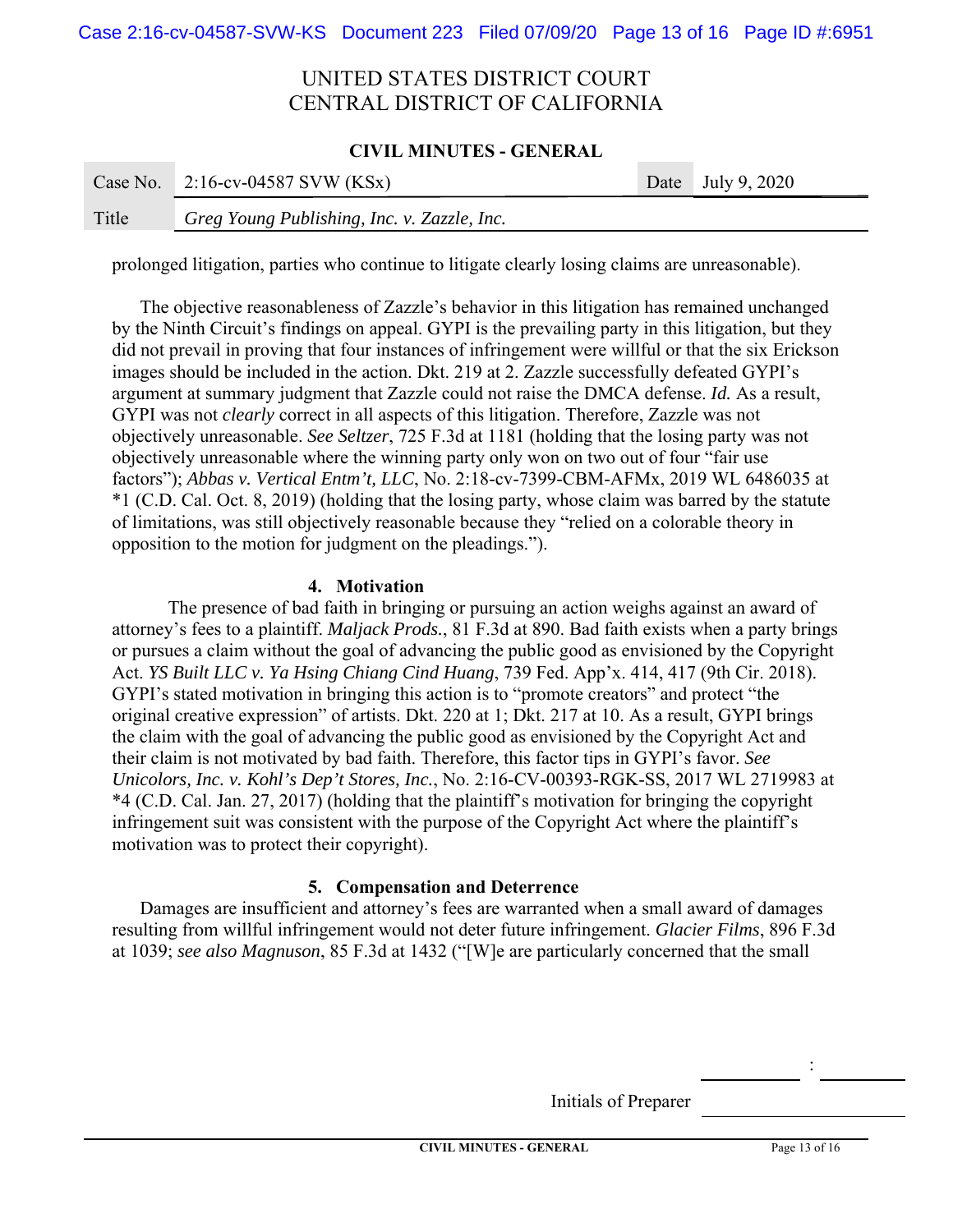### **CIVIL MINUTES - GENERAL**

|       | Case No. $2:16$ -cv-04587 SVW (KSx)         | Date July 9, $2020$ |
|-------|---------------------------------------------|---------------------|
| Title | Greg Young Publishing, Inc. v. Zazzle, Inc. |                     |

award for damages in this case is insufficient to deter future copyright infringements . . . ."). Deterrence is needed when there is a substantial likelihood of future infringement that would cause actual harm. *WB Music Corp. v. Royce Int's Broad. Corp.*, No. EDCV 16-600 JGB (DTBx), 2018 WL 6177237 at \*4 (C.D. Cal. July 9, 2018) (finding that the deterrence factor weighed in favor of the plaintiff where there was a substantial likelihood that the defendant would continue to infringe and cause actual harm to the plaintiff).

The Ninth Circuit found on appeal that Zazzle's conduct was willful. Dkt. 212 at 2–3. However, the damages awarded to GYPI are not "small," and total \$460,800. *See Glacier Films*, 896 F.3d at 1040 (holding that the damages award was "small" where the plaintiff was awarded \$750). In this Court's denial of GYPI's request for a permanent injunction, the Court found that despite Zazzle's willful infringement on some of the copyrighted images, there is not a substantial likelihood that Zazzle will continue to infringe in any way that will cause an actual threat to GYPI. *See supra* Section II.A.ii. As a result, the damage award is not small and there is no substantial likelihood of future infringement. Therefore, attorney's fees are not necessary for deterrence.6 *See Sophia & Chloe, Inc. v. Brighton Collectibles, Inc.*, No. 12-CV-2472-AJB-KSC, 2019 WL 1429588 at \*5 (C.D. Cal. Mar. 29, 2019) (holding that the deterrence concerns did not require an award of fees where both parties' litigation stances were reasonable and therefore did not need deterrence).

## **6. The Goals of the Copyright Act**

Lastly, courts analyze whether awarding fees would "further the purposes of the Copyright Act." *Glacier Films*, 896 F.3d at 1040 (quoting *Mattel, Inc. v. MGA Entm't, Inc.*, 705 F.3d 1108, 1111 (9th Cir. 2013)). "The goal of the Copyright Act is 'to promote creativity for the public good.'" *Id.* (quoting *Jackson v. Axton*, 25 F.3d 884, 890 (9th Cir. 1994)). A defendant advances

Initials of Preparer

<sup>6</sup> Plaintiff claims that *Glacier Films*, which was decided by the Ninth Circuit after this Court entered judgment on Plaintiff's original motion for fees, dictates a finding that deterrence concerns require the award of attorney's fees. Dkt. 217 at 7–9. However, the holding in *Glacier Films* does not disturb our prior order. In *Glacier Films*, the Ninth Circuit held that attorney's fees were necessary to deter repeated violations in *torrent* cases. *Glacier Films (USA)*, 896 F.3d at 1040 ("[I]t is not logical to resolve that statutory damages alone sufficiently deter *this species* of copyright infringement . . . .") (emphasis added)). The Ninth Circuit did not announce a per se rule of awarding attorney's fees to deter *all* copyright violations. "The Ninth Circuit did not, at any point in *Glacier Films*, announce a new legal standard or provide new guidance on how to weigh the *Fogerty* factors." *Universal Dyeing & Printing, Inc. v. Lularoe, LLC*, No. 2:17-cv-06096-CAS(SSx), 2018 WL 4223605 at \*2 (C.D. Cal. Sept. 5, 2018).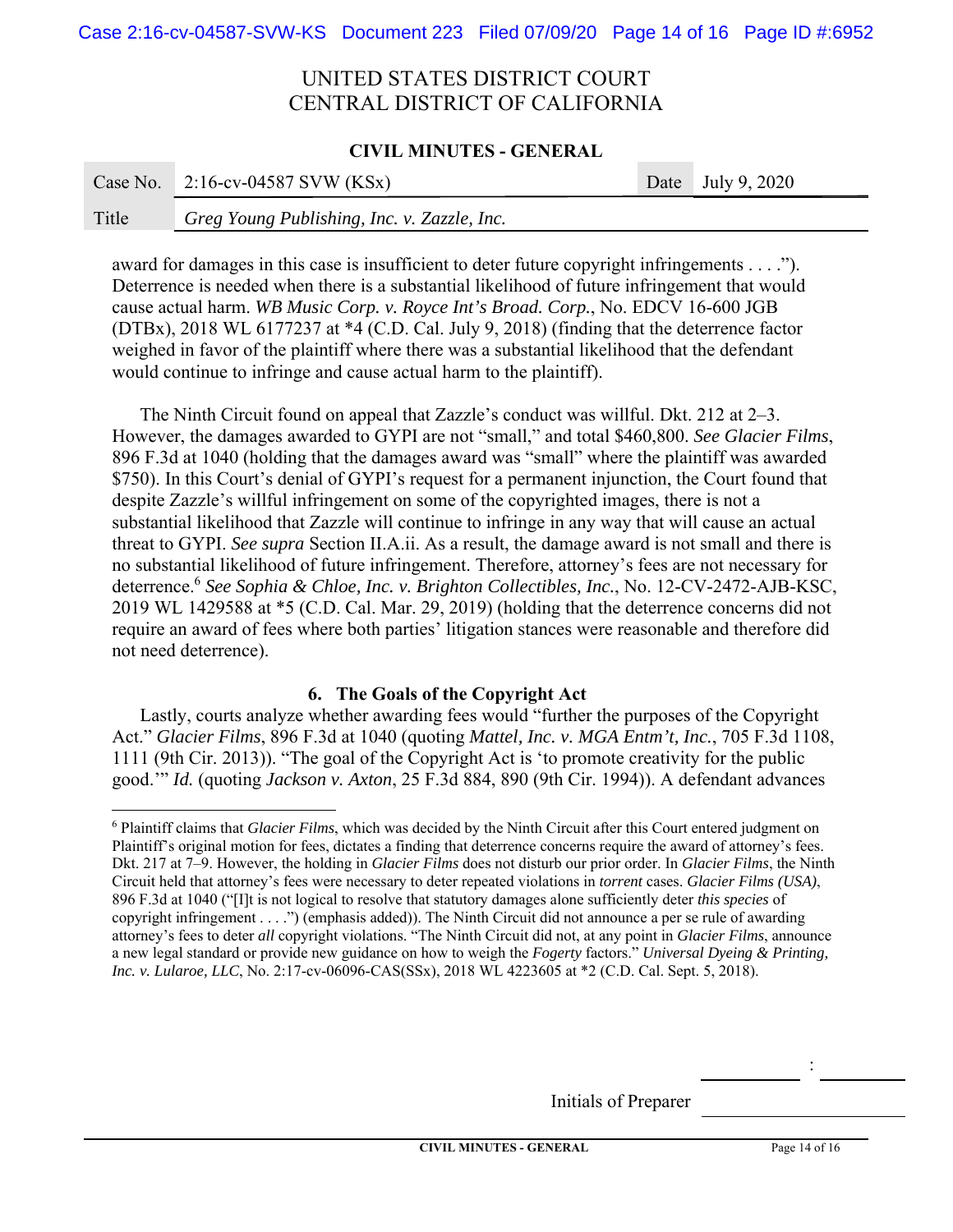### **CIVIL MINUTES - GENERAL**

|       | Case No. $2:16$ -cv-04587 SVW (KSx)         | Date July 9, $2020$ |
|-------|---------------------------------------------|---------------------|
| Title | Greg Young Publishing, Inc. v. Zazzle, Inc. |                     |

the goals of the Copyright Act when they defend against baseless claims. *Shame on You Prods., Inc. v. Banks*, No. CV 14-03512-MMM (JCx), 2016 WL 5929245 at \*11 (C.D. Cal. Aug. 15, 2016) ("Awarding fees to Defendants in this case will reward artists and others who defend against meritless claims . . . ."); *see also Actuate Corp. v. Aon Corp.*, No. C 10-05750 WHA, 2012 WL 3627595 at \*2 (finding that the defendants successful defense furthered the Copyright Act's underlying goals).

An award of attorney's fees would not advance goals of deterrence and therefore promote creativity given the lack of complete control Zazzle has over who posts images on their website. While the Ninth Circuit did find that Zazzle was "reckless" in not changing their strategy to prevent infringement,<sup>7</sup> GYPI does not provide evidence to suggest that attorney's fees would add to the deterrent factor already provided by the jury award of \$460,800. Dkt. 212 at 2–3. Given the lack of substantial threat of future infringement that would actually harm GYPI, the goals of the Copyright Act to promote creativity for the public good do not require an award of attorney's fees. Additionally, Zazzle's DMCA defense promotes the goals of the Copyright Act because it is a novel issue that will help to ensure that "the boundaries of copyright law are demarcated as clearly as possible." *Kirstaeng*, 136 S.Ct. at 1987. Therefore, this factor weighs in favor of Zazzle. *See Anthony California*, 2018 WL 5816169 at \*5 ("Awarding fees to Plaintiff will reward a copyright holder for pursuing claims against infringers, particularly those who did so willfully. Nevertheless, an award of fees to Plaintiff would also deter defendants who have reasonable defenses and litigate their defenses through the trial.").

## **7. Weighing the Factors**

Weighing the factors set out in *Fogerty*, courts "give substantial weight to the objective reasonableness of the losing party's position." *Kirtsaeng*, 136 S.Ct. at 1981-82 (2016). The goals of the Copyright Act are an important consideration in the award of attorney's fees. *Glacier Films*, 896 F.3d at 1033. Zazzle's actions in this litigation were objectively reasonable and not frivolous, and the goals of the Copyright Act are furthered by Zazzle prevailing on this motion. The degree of success factor does not weigh in either Zazzle or GYPI's favor. The only factor that weighs in GYPI's favor is that their motivation was not based on bad faith. These findings

Initials of Preparer

<sup>7</sup> This finding of "recklessness" existed at the time of this Court's original denial of the preliminary injunction, which was affirmed by the Ninth Circuit. Accordingly, the Court does not consider Zazzle's "recklessness" with regard to its anti-infringement policy to necessitate a permanent injunction.